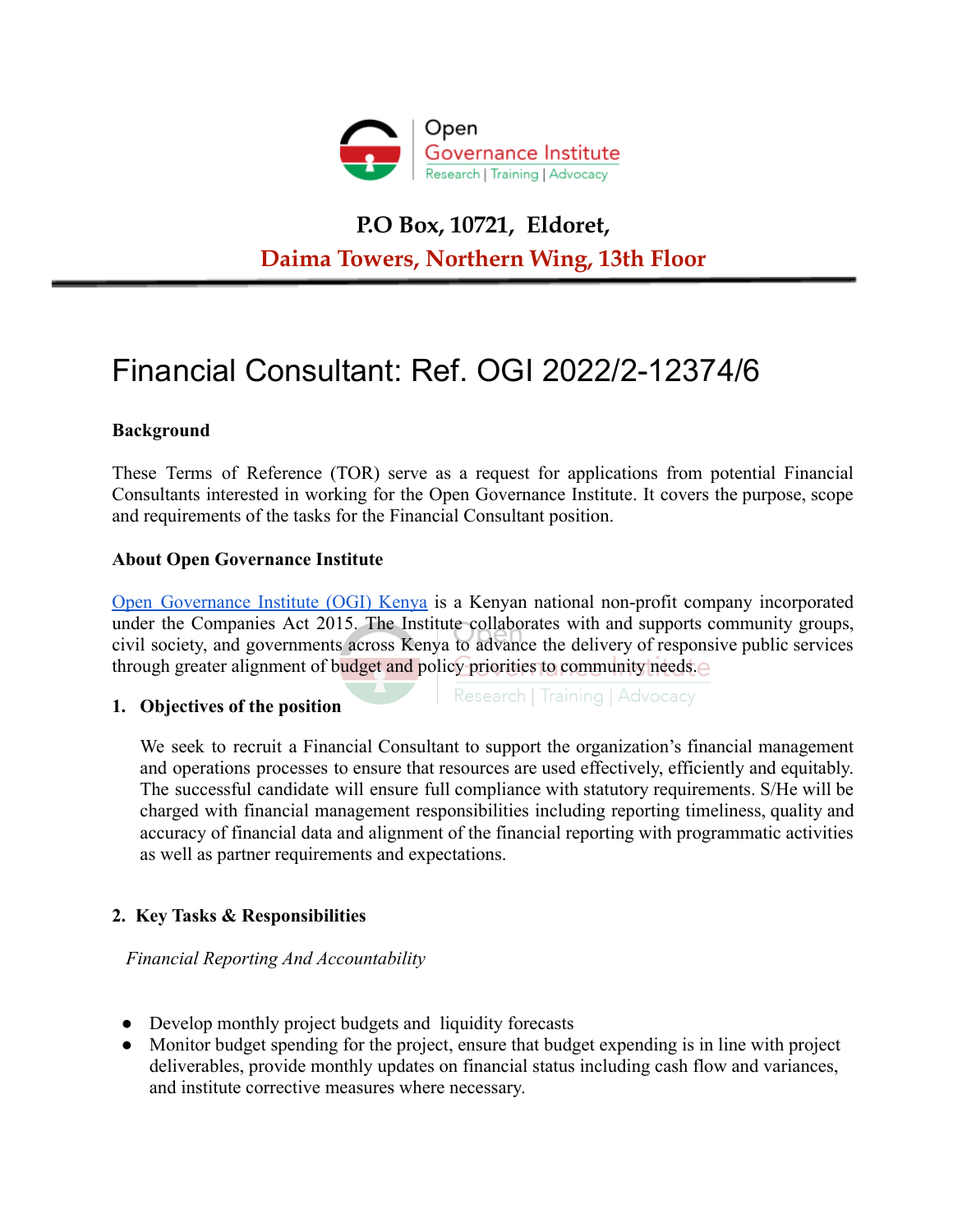- Ensure compliance with GAAP financial rules and regulations, as well as Open Governance Institute policies.
- Oversee, and process (as appropriate), all of the following transactions: payroll, accounts payable, revenue and expense, fixed assets, cash, bank reconciliations, and allocations.
- Ensure compliance with statutory obligations such as KRA, NHIF and NSSF.
- Analyze monthly financial and management reports, including; income statement, balance sheet, budget and variance, projections and forecast, and cash flow.
- Ensure all project financial records are filed and clearly labelled both electronically and physically.
- Ensure timely invoice payment and processing.
- Ensure timely closure of the grant agreement.
- Maintain financial management files for grants and ensure audit trail for all necessary grant documentation.
- Perform other related duties as assigned and agreed upon with the Programs Manager.

# *Operations management*

- Develop project procurement plans.
- Provide inputs and logistics support consistent with the planned project work plans, detailed field activity plans and procurement plans.
- Raise purchase and procurement needs of projects in coordination with Open Governance Institute Programs Manager, Research Analyst as well as the Communications Specialist.

# *Other*



- Build and maintain positive relationships with all members of staff, and contacts within and outside the Organization.
- Plan and complete work assignments with a high degree of initiative, good judgment, analytical skill, and integrity.
- Perform other duties as assigned by the Programs Manager.

# **3. Qualifications**

# *Educational background*

- Bachelor's degree in Accounting/ Finance
- Certified Public Accountant (CPA IV) or other comparable/equivalent qualification
- Good knowledge of Excel and other MS Office applications
- Knowledge of QuickBooks will be an added advantage